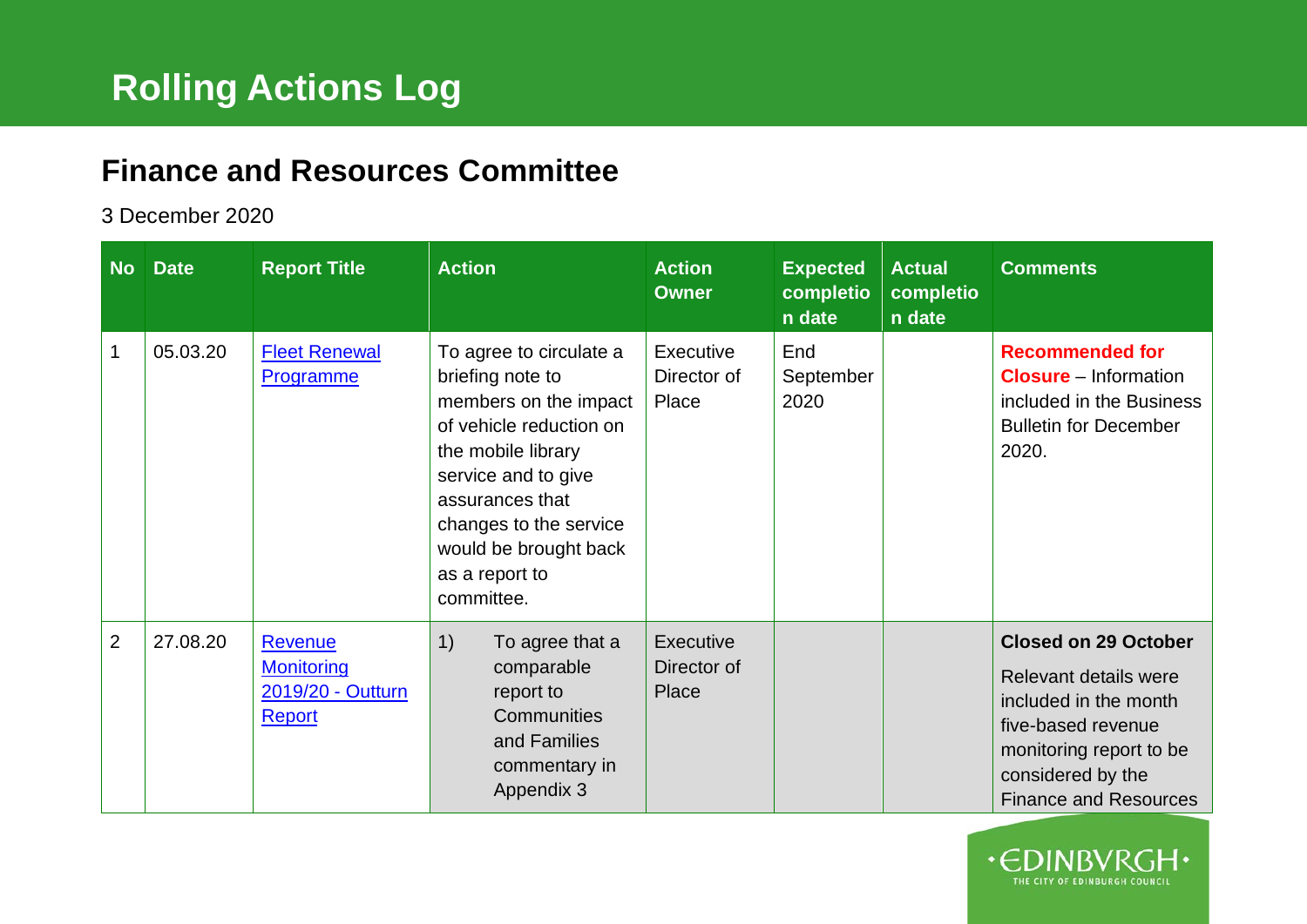| <b>No</b> | <b>Date</b> | <b>Report Title</b> | <b>Action</b>                                                                                                                                                    | <b>Action</b><br><b>Owner</b>                | <b>Expected</b><br>completio<br>n date | <b>Actual</b><br>completio<br>n date | <b>Comments</b>                                                                                    |
|-----------|-------------|---------------------|------------------------------------------------------------------------------------------------------------------------------------------------------------------|----------------------------------------------|----------------------------------------|--------------------------------------|----------------------------------------------------------------------------------------------------|
|           |             |                     | would be come<br>to Finance and<br><b>Resources</b><br>Committee<br>detailing the<br>Place<br>directorates<br>overspend                                          |                                              |                                        |                                      | Committee on 29<br>October.                                                                        |
|           |             |                     | 2)<br>To agree a<br>briefing note<br>would be<br>circulated on<br>training delivered<br>by Project<br>Managers to<br>permanent staff<br>continues to<br>develop. | Executive<br>Director of<br>Place            | December                               |                                      | <b>Recommended for</b><br><b>Closure</b> - Briefing note<br>circulated to committee<br>in November |
|           |             |                     | 3)<br>To note that the<br>report which<br>would be<br>submitted to the<br>Committee to<br>respond to the                                                         | Executive<br>Director of<br><b>Resources</b> | September<br>2020                      | September<br>2020                    | <b>Closed on 24</b><br>September 2020 -<br>update was included in<br>the Revenue Budget<br>Report. |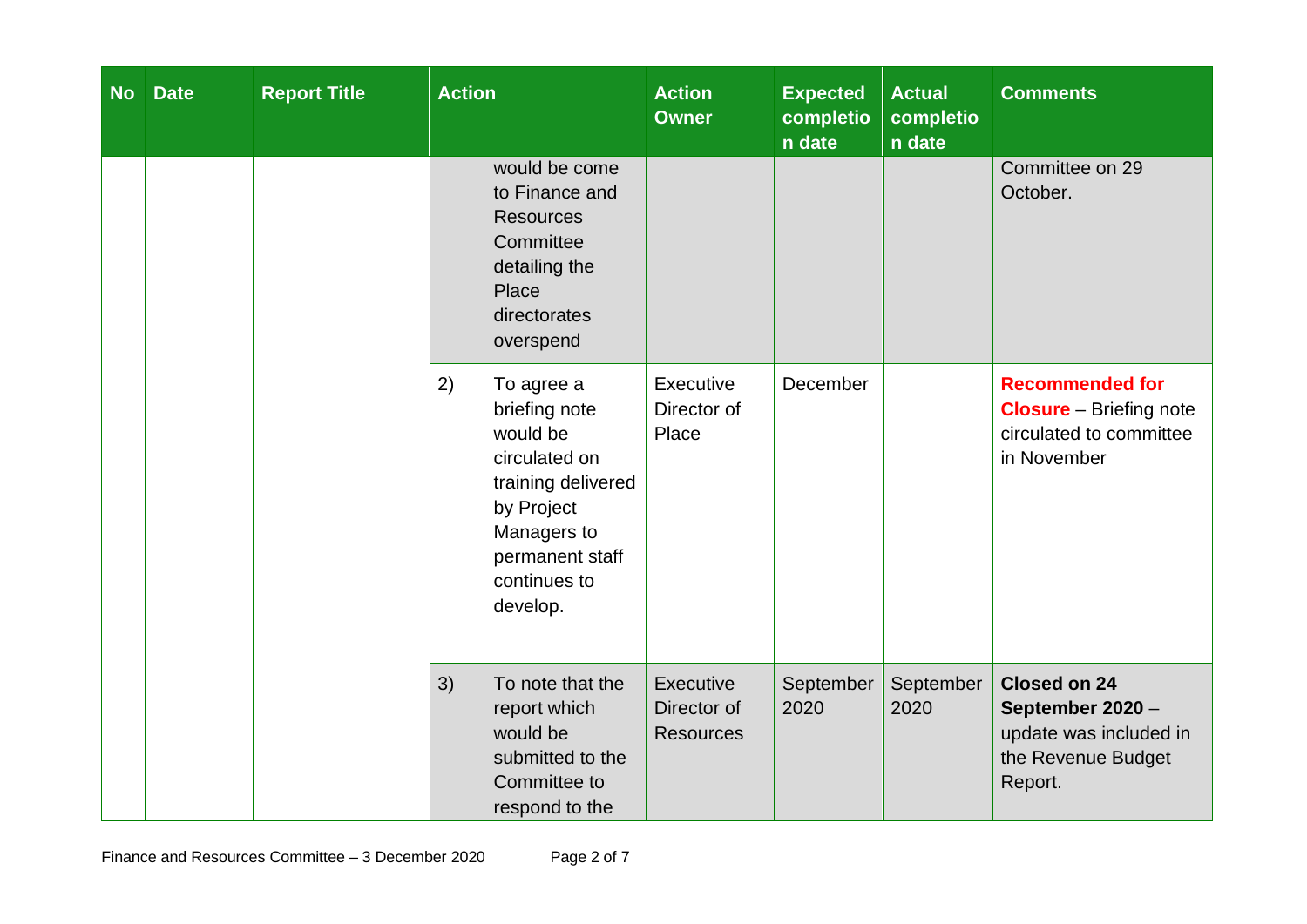| <b>No</b> | <b>Date</b> | <b>Report Title</b>                                            | <b>Action</b>                                                                                                                                                                                                                                                                                                                                                                                                                                        | <b>Action</b><br><b>Owner</b>                | <b>Expected</b><br>completio<br>n date | <b>Actual</b><br>completio<br>n date | <b>Comments</b>                                                                                                             |
|-----------|-------------|----------------------------------------------------------------|------------------------------------------------------------------------------------------------------------------------------------------------------------------------------------------------------------------------------------------------------------------------------------------------------------------------------------------------------------------------------------------------------------------------------------------------------|----------------------------------------------|----------------------------------------|--------------------------------------|-----------------------------------------------------------------------------------------------------------------------------|
|           |             |                                                                | Council motion<br>of 28 July would<br>also include an<br>annual review of<br>the Spend to<br>Save<br>programme.                                                                                                                                                                                                                                                                                                                                      |                                              |                                        |                                      |                                                                                                                             |
| 3         | 24.09.20    | <b>Revenue Budget</b><br>$2020/21 -$<br><b>Progress Update</b> | Notes up to £2m in<br>Spend to Save<br>investment which could<br>be available to support<br>Green Recovery and<br>therefore requests<br>costed proposals which<br>meet the criteria for<br>Spend to Save, within<br>two cycles, taking into<br>account suggestions<br>put forward in budget<br>motions in February<br>2020, the first report of<br>the Edinburgh Climate<br>Commission, the<br>Sustainability<br>programme and the<br>Adaptation and | Executive<br>Director of<br><b>Resources</b> | January<br>2021                        |                                      | Costed proposals will be<br>presented to the<br>meeting of the Finance<br>and Resources<br>Committee on 21<br>January 2021. |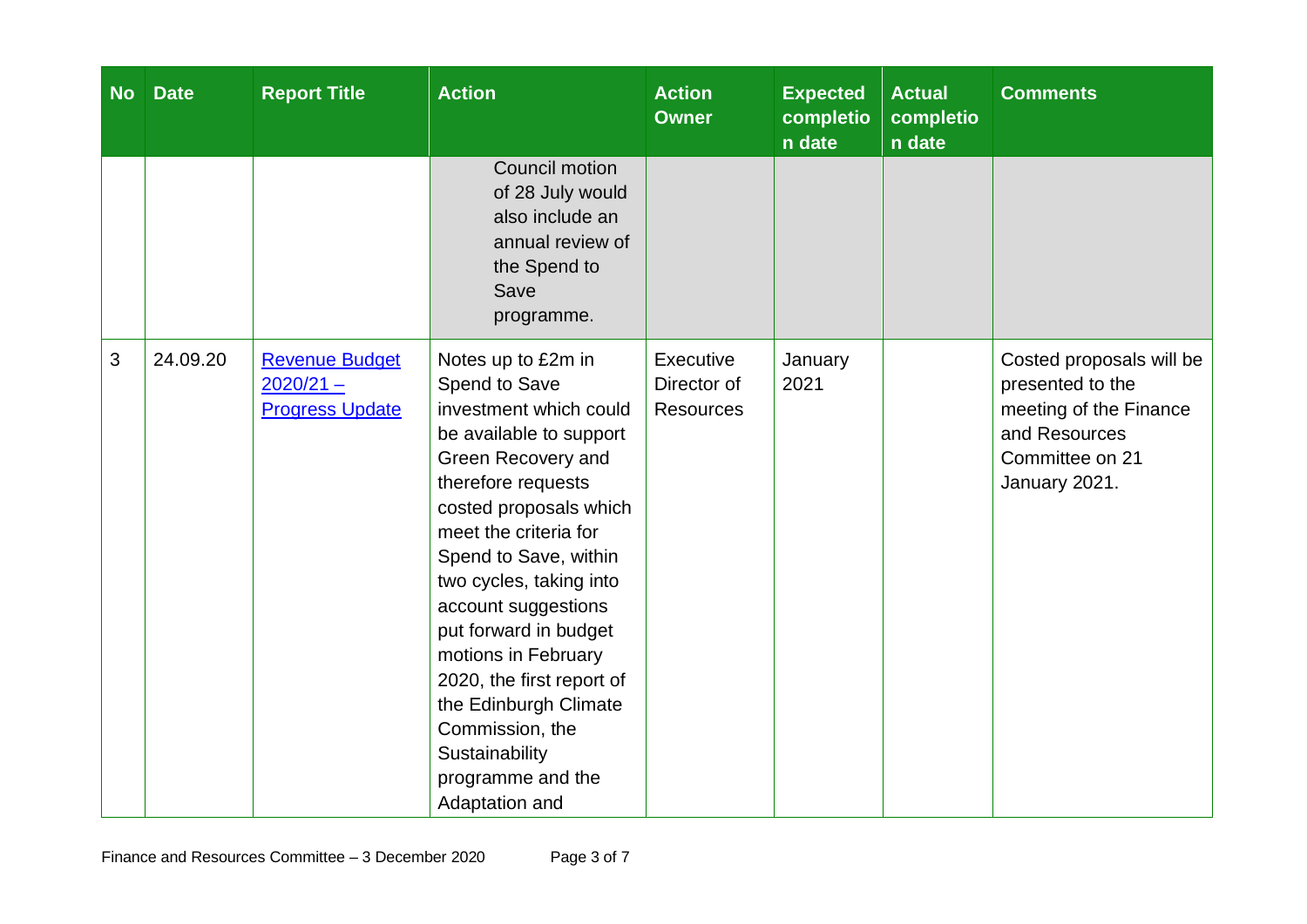| <b>No</b> | <b>Date</b> | <b>Report Title</b>                                                                                                                              | <b>Action</b>                                                                                                                                                                                                                                                                                                                                    | <b>Action</b><br><b>Owner</b>                | <b>Expected</b><br>completio<br>n date | <b>Actual</b><br>completio<br>n date | <b>Comments</b>                                                                                                                                                            |
|-----------|-------------|--------------------------------------------------------------------------------------------------------------------------------------------------|--------------------------------------------------------------------------------------------------------------------------------------------------------------------------------------------------------------------------------------------------------------------------------------------------------------------------------------------------|----------------------------------------------|----------------------------------------|--------------------------------------|----------------------------------------------------------------------------------------------------------------------------------------------------------------------------|
|           |             |                                                                                                                                                  | Renewal programme<br>update for the next<br>Policy and<br>Sustainability meeting<br>on 6 October.                                                                                                                                                                                                                                                |                                              |                                        |                                      |                                                                                                                                                                            |
| 4         | 29.10.20    | <b>Revenue Budget</b><br>2020/23: 2020/21<br><b>Month Five</b><br><b>Position and</b><br><b>Framework</b><br><b>Assumptions</b><br><b>Update</b> | To agree to include in<br>the report coming to<br>committee in<br>December:<br>Further detail on<br>the additional<br>flexibilities.<br>The cost of the<br>independent<br>review and a<br>breakdown of<br>charges.<br>The outcome of<br>discussions with<br>COSLA on<br>funding not<br>within the EIJB's<br>remit being given<br>to the Council. | Executive<br>Director of<br><b>Resources</b> | December<br>2020                       | December<br>2020                     | <b>Recommended for</b><br><b>Closure</b> – All these<br>points are covered in<br>the Revenue Budget<br>report on the agenda for<br>December's meeting of<br>the Committee. |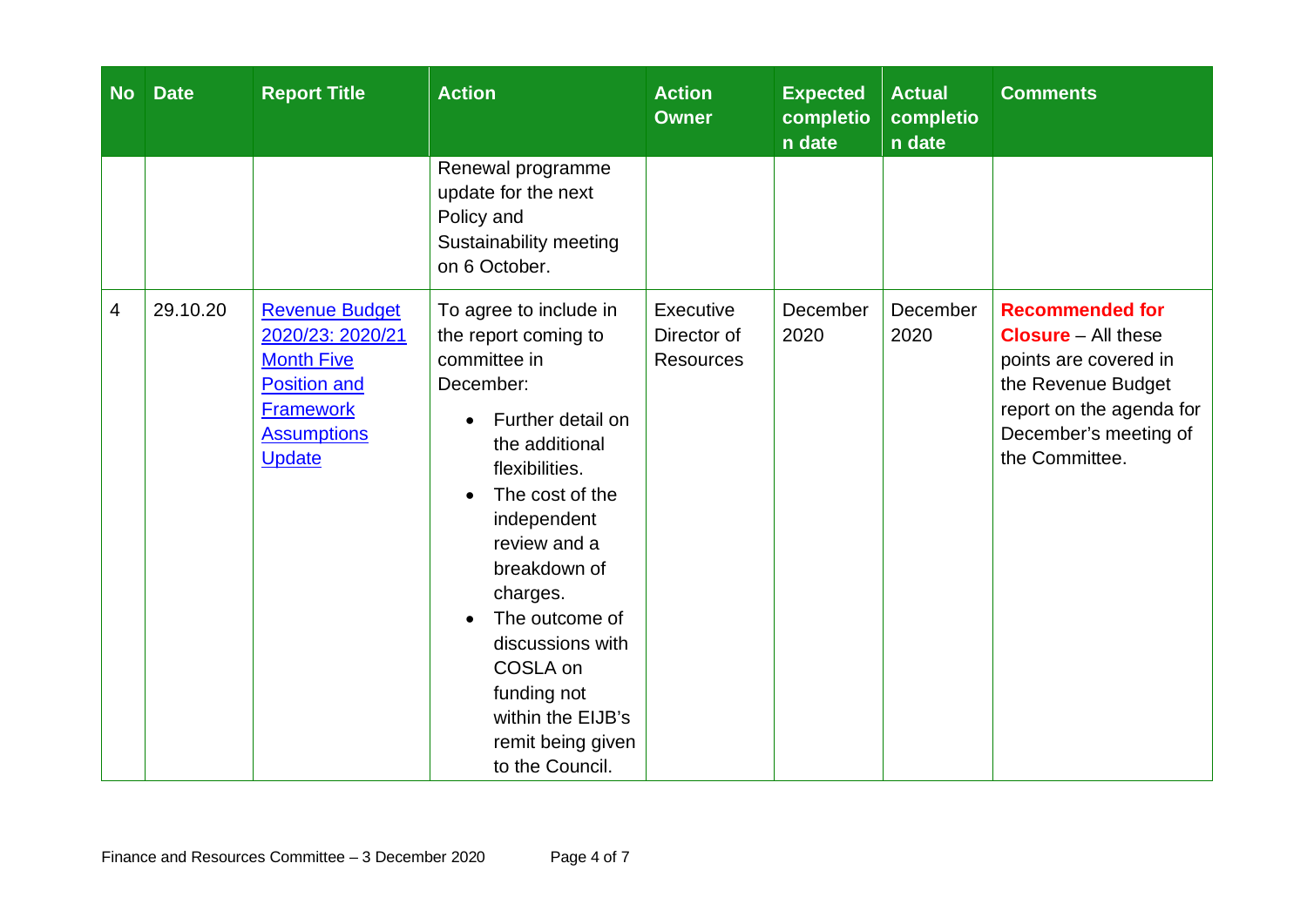| No             | <b>Date</b> | <b>Report Title</b>                                                                                                   | <b>Action</b>                                                                                                                                            | <b>Action</b><br><b>Owner</b>                            | <b>Expected</b><br>completio<br>n date | <b>Actual</b><br>completio<br>n date | <b>Comments</b>                                                                         |
|----------------|-------------|-----------------------------------------------------------------------------------------------------------------------|----------------------------------------------------------------------------------------------------------------------------------------------------------|----------------------------------------------------------|----------------------------------------|--------------------------------------|-----------------------------------------------------------------------------------------|
|                |             |                                                                                                                       | Any<br>$\bullet$<br>considerations<br>taken on a<br>broader range of<br>contingency<br>savings to<br>mitigate potential<br>further lockdown<br>measures. |                                                          |                                        |                                      |                                                                                         |
| 5              | 29.10.20    | <b>Homelessness</b><br>Services - Use of<br><b>Temporary</b><br>Accommodation                                         | To agree to discuss<br>with Planning<br>Enforcement the option<br>of directly contacting<br>holiday let owners.                                          | Executive<br>Director for<br>Communities<br>and Families |                                        |                                      |                                                                                         |
| 6              | 29.10.20    | <b>Miscellaneous</b><br>Debts - Write-Off<br>(B Agenda)                                                               | To agree to circulate a<br>link to the Corporate<br><b>Debt Policy</b>                                                                                   | Executive<br>Director of<br><b>Resources</b>             | October<br>2020                        | October<br>2020                      | <b>Recommended for</b><br><b>Closure</b> – link circulated<br>in October                |
| $\overline{7}$ | 05.11.20    | The City of<br><b>Edinburgh Council</b><br><b>Charitable Trusts-</b><br><b>Report to Those</b><br><b>Charged with</b> | 1)<br>To agree to<br>provide a briefing<br>on the Council's<br>charitable trusts<br>in relation to<br>membership of                                      | Chief<br>Executive                                       | March<br>2021                          |                                      | <b>Update December</b><br>2020<br>An update is provided in<br>the Business Bulletin for |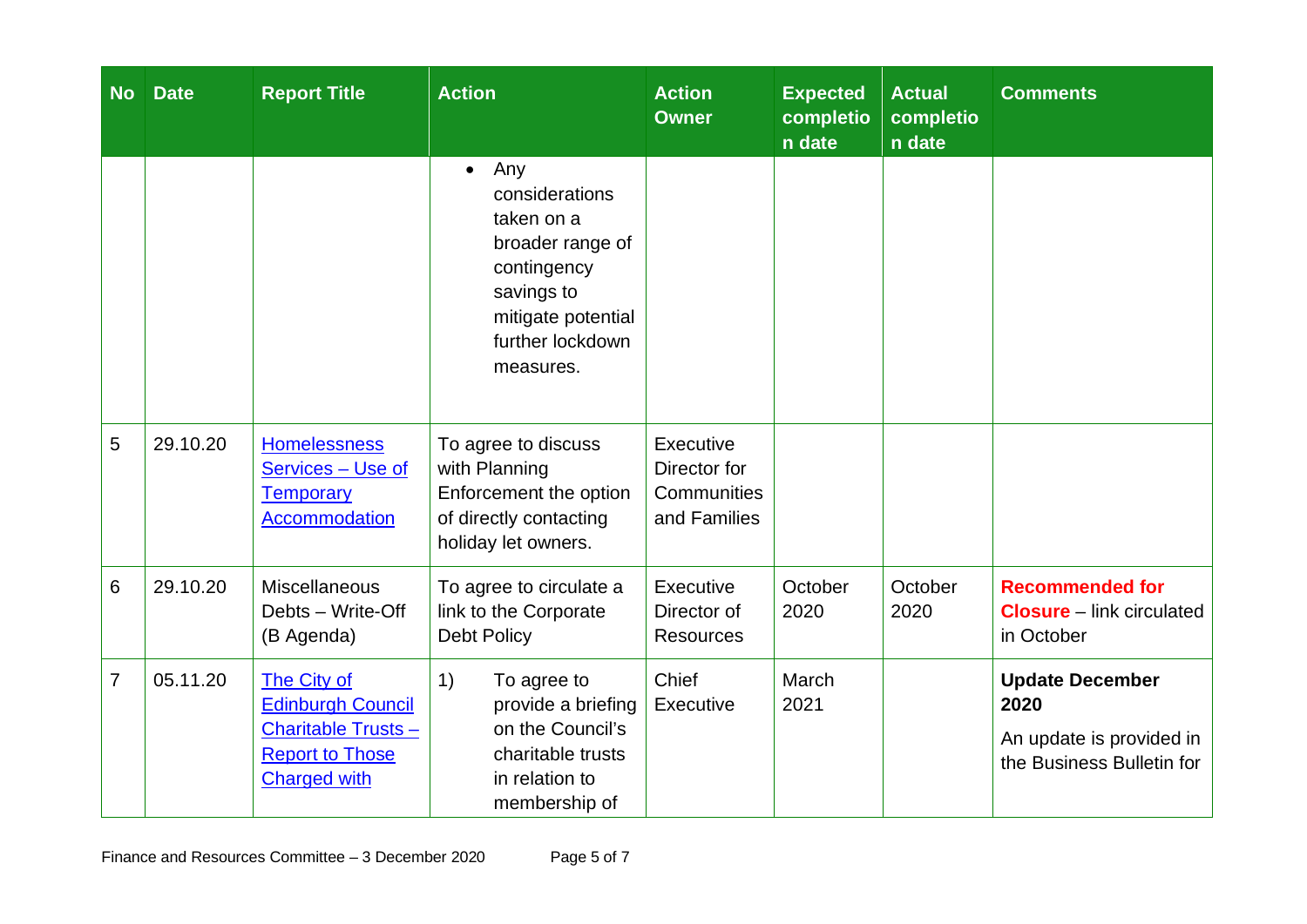| <b>No</b> | <b>Date</b> | <b>Report Title</b>                | <b>Action</b>                                                                                                                             | <b>Action</b><br><b>Owner</b>                | <b>Expected</b><br>completio<br>n date | <b>Actual</b><br>completio<br>n date | <b>Comments</b>                                                                                                                                                                                                  |
|-----------|-------------|------------------------------------|-------------------------------------------------------------------------------------------------------------------------------------------|----------------------------------------------|----------------------------------------|--------------------------------------|------------------------------------------------------------------------------------------------------------------------------------------------------------------------------------------------------------------|
|           |             | Governance on the<br>2019/20 Audit | the Finance and<br><b>Resources</b><br>Committee. A<br>briefing session<br>was requested<br>on how members<br>should fulfil this<br>role. |                                              |                                        |                                      | the December meeting<br>of Committee.                                                                                                                                                                            |
|           |             |                                    | 2)<br>To agree to<br>consider<br>potential further<br>reductions to the<br>list of the<br>Council's<br>Charitable<br>Trusts.              | Executive<br>Director of<br><b>Resources</b> | November<br>2020                       | November<br>2020                     | <b>Recommended for</b><br><b>Closure</b> – Details on<br>this were included in the<br>briefing of additional<br>information shared with<br><b>Committee Members on</b><br>the 24 <sup>th</sup> November<br>2020. |
|           |             |                                    | 3)<br>To agree to<br>provide a briefing<br>with all<br>responses to<br>date on<br>Lauriston Castle.                                       | Executive<br>Director of<br><b>Resources</b> | December<br>2020                       |                                      | <b>Update December</b><br>2020<br>Colleagues are currently<br>reviewing the<br>information held and a<br>full briefing is being<br>prepared. This will be                                                        |